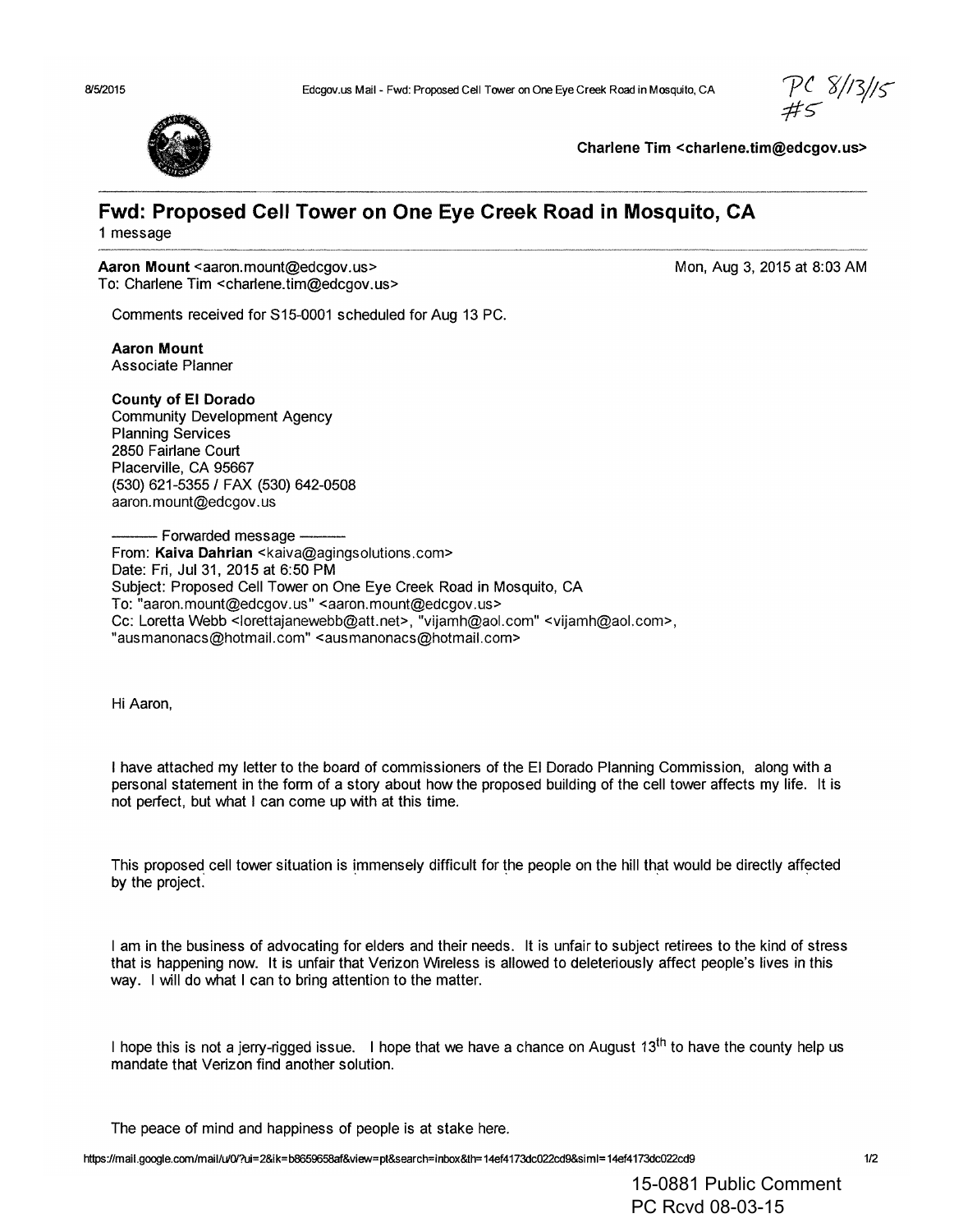Thank you for your attention.

Sincerely,

Kaiva Dahrian, MS, MFT

Care Manager

Aging Solutions. Inc.

www.agingsolutions.com



PS Do you need a hard copy, or is electronic format sufficient?

#### **2 attachments**

 $\ddot{\phantom{a}}$ 

- **Example 2015** Letter to EI Dorado Planning Commission August 1, 2015.pdf 66K .
- 'tEl **FIRST DRAFT August 1,2015 CELL TOWER IN FRONT** YARD.pdf 92K

 $\ddot{\phantom{a}}$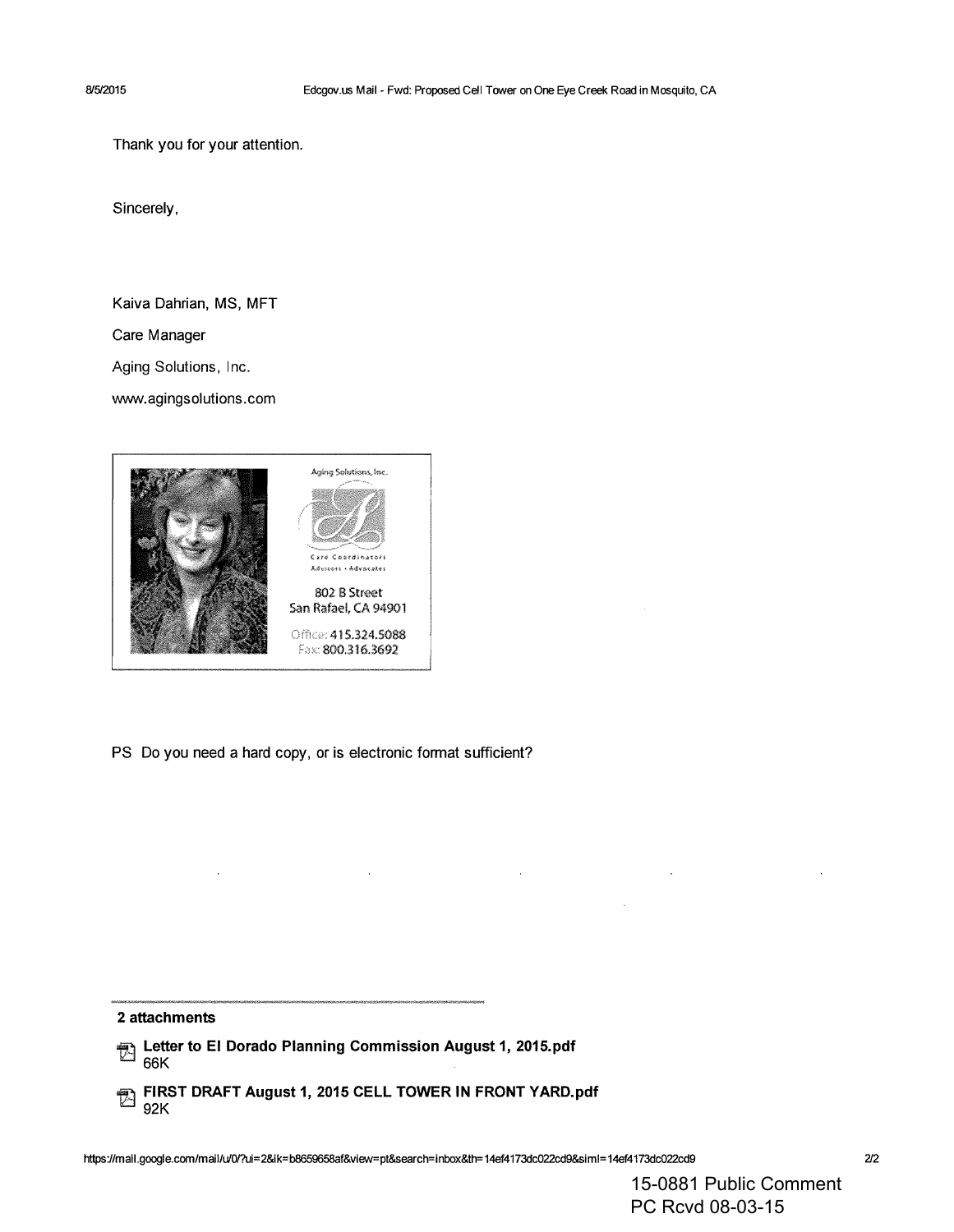**Kaiva Dahrian, M.S., M.F.T. 233 Posada del Sol Novato, CA 94949 (415) 335-1260 kaivada@gmail.com**

August 1, 2015

Community Development Agency Development Services Division County of **EI** Dorado 2850 Fairlane Court Placerville, CA 95667 Attn: Aaron Mount

Re: Hearing on August 13, 2015 regarding Cell Tower Industrial Complex on One Eye Creek Road in Mosquito, California

Dear Sirs:

I am writing to ask that you consider an alternative solution to the proposed cell tower industrial complex on One Eye Creek Road in Mosquito, California.

This cell tower complex that consists of an 85 foot fake tree, noisy generator, equipment shelter and related ground equipment is planned in an unclassified area that functions as a residential neighborhood of retirees and working adults.

This industrial complex is planned 150 feet from the front door of a retiree's home and 300 feet in line of sight of my property's front yard. It is planned at the top of a dead-end road where the residents are forced to see the fake tree cell tower and industrial complex whenever they leave their properties.

These actions are causing immense distress among the members of the Upper One Eye Creek Road Community. 50% of the members of this community are retirees and this is causing unnecessary alarm and anguish. It is not appropriate to subject property owners in their 70's and 80's to this sort of stress.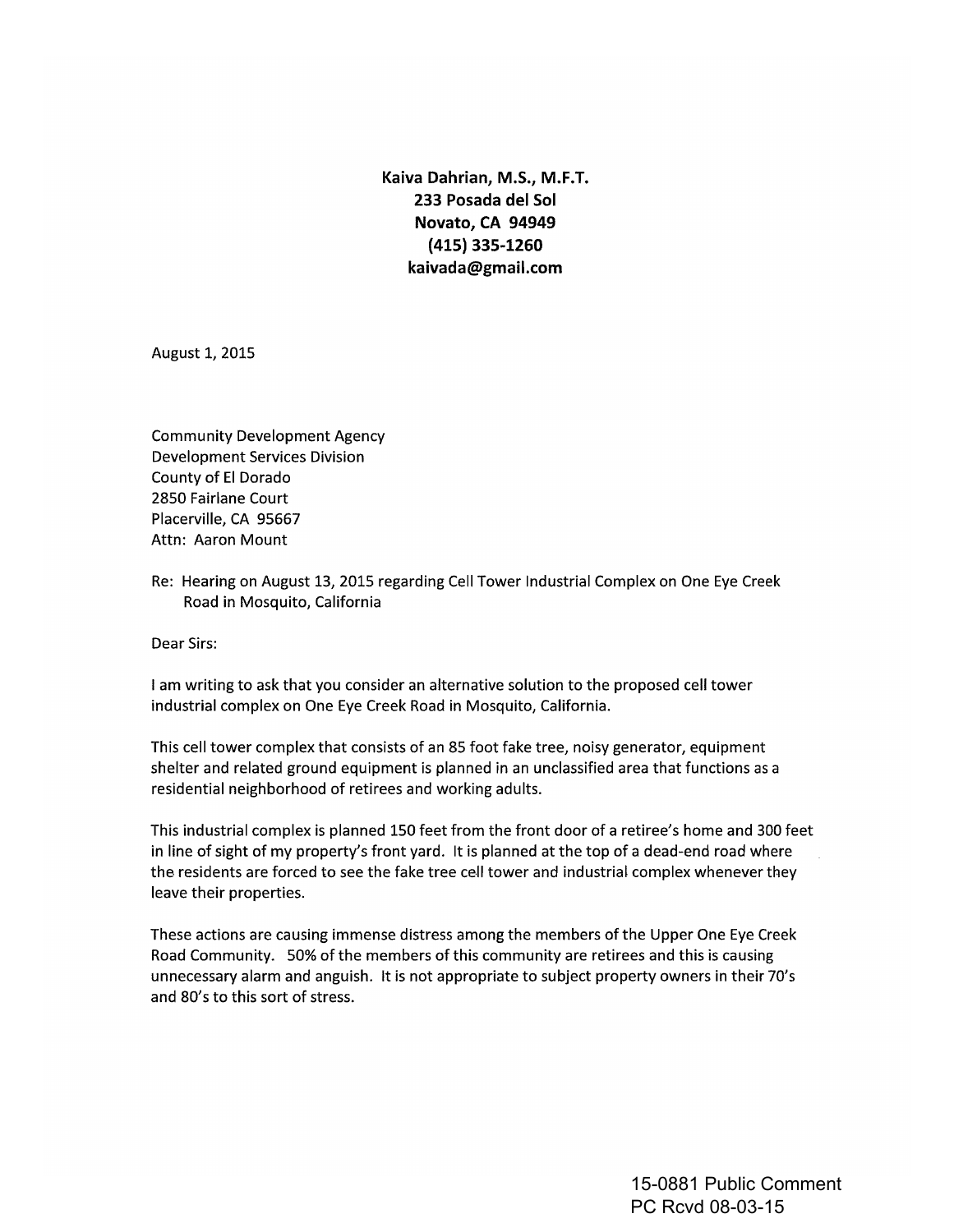As for me, I am a card-carrying Earth Steward and have staked my personal savings on a piece of property on which I plan to build a home and retire. It is ironic that they want to build the cell tower industrial complex in line of sight of my front yard.

I have written my personal story, attached, as a means of processing my grief. It is a first draft, so please excuse any errors. It is my way of letting friends and family and interested parties know how I am being affected by the planned construction of this 8S-foot fake tree in my front yard.

Please read and understand that I am not in the way of progress, but am standing up for my peace of mind and that of my neighbors', for we are irrevocably affected by this cell tower and industrial complex.

I know that the county recently denied a cell tower in South LakeTahoe and you are possibly pressured to approve one now. I am quite aware that we are not as wealthy as the South Lake Tahoe residents, but we are a residential neighborhood nonetheless.

Please help us to mandate that Verizon Wireless Corporation find another way to service rural areas, and not negatively impact a residential community of workers and retirees.

As far as I know, the handful of people that are directly affected by this cell tower complex will be at the hearing on August 13, 2015 and will be presenting a joint statement.

 $\sim 10^{10}$  km s  $^{-1}$ 

 $\sim 100$  km s  $^{-1}$ 

Respectfully yours,

 $\mathcal{L}^{\text{max}}(\mathbf{A})$  and  $\mathcal{L}^{\text{max}}(\mathbf{A})$ 

Kaiva Dahrian

 $\sim 10^{-11}$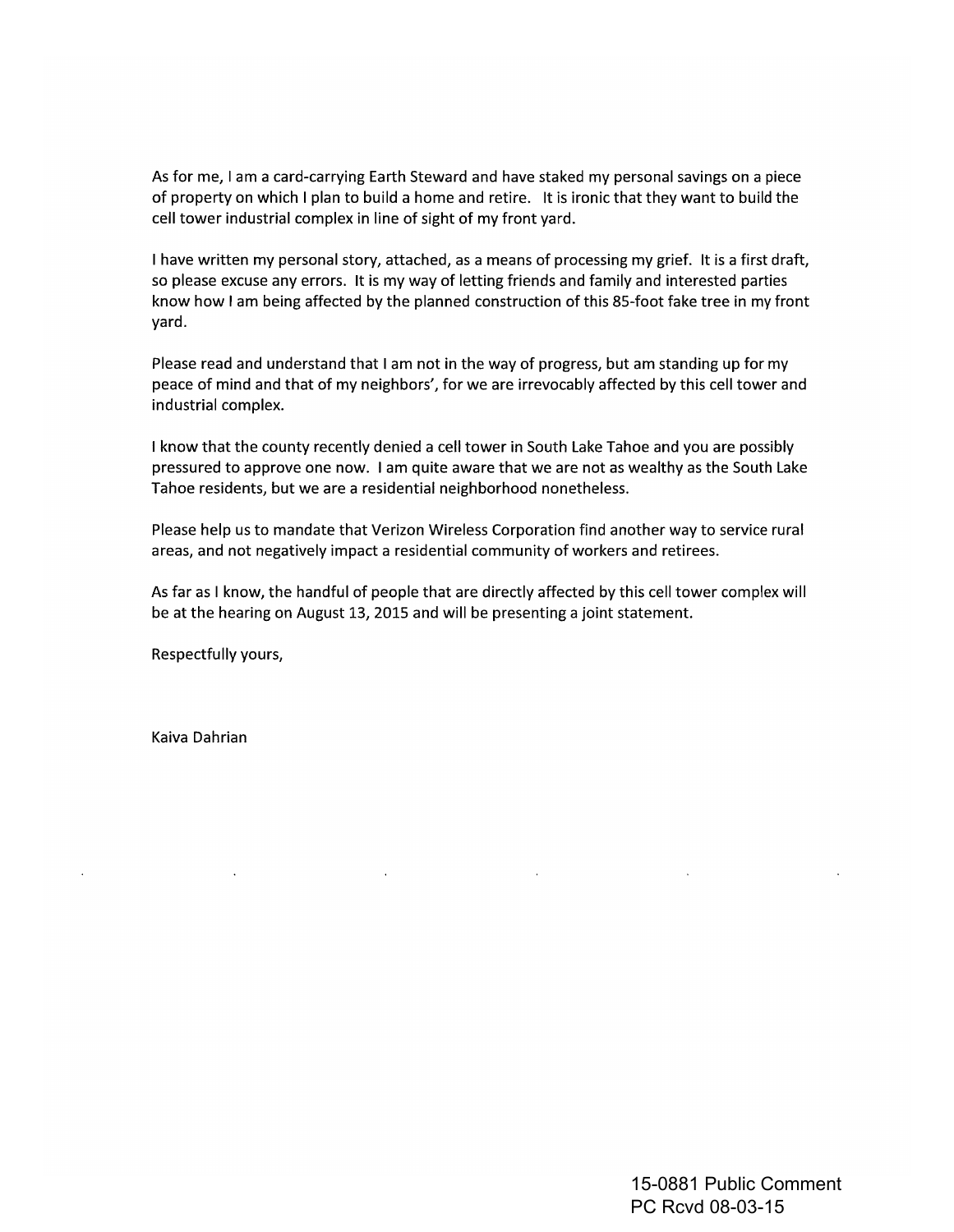## **A Modern Horror Story** First Draft August 1, 2015

#### Introduction

I am fully expecting to have my heart further broken in this crazy situation, but I have a personal story to tell about my tiny piece of land on a private, dead-end, dirt road in the Sierra Foothills. The story is about a mega-corporation and a non-resident neighbor that plan to desecrate personal space, peace of mind, enjoyment of property, and investments.

It is about a "Perfect Storm" of circumstances - the 22<sup>nd</sup> largest corporation in America, governmental protocols, consumer economic demand, and a landowner who is not concerned about an 85-foot high cell tower in his back yard because he does not live underneath it. But my neighbors and I do.

It is a David and Goliath story. A story about a handful of poor people that are having their peace and security threatened by Verizon Wireless Corporation (\$127 billion in revenues), a neighbor who sees dollar signs, and a government that does not want this cell tower industrial complex on their own land.

As of date, there are 52 pages of documents from agencies and Verizon Wireless Corporation that say that this cell tower project is perfectly OKand poses no negative impact. Do we have a chance of impacting this situation?

In any case, here is the story. Perhaps others will be made aware of how the potential building of a cell tower can affect their lives.

#### Personal Statement

I own a small piece of property that I have loved and cared for 17 years. It is a place that has brought me peace, joy, safety and connection with nature. It has been a place of rest and healing. It sits on the edge of civilization at the site of 60 miles of national forest. The times that I have spent visiting there have brought me immeasurable joy. I was planning to build a house and to retire there.

Page 1 of 6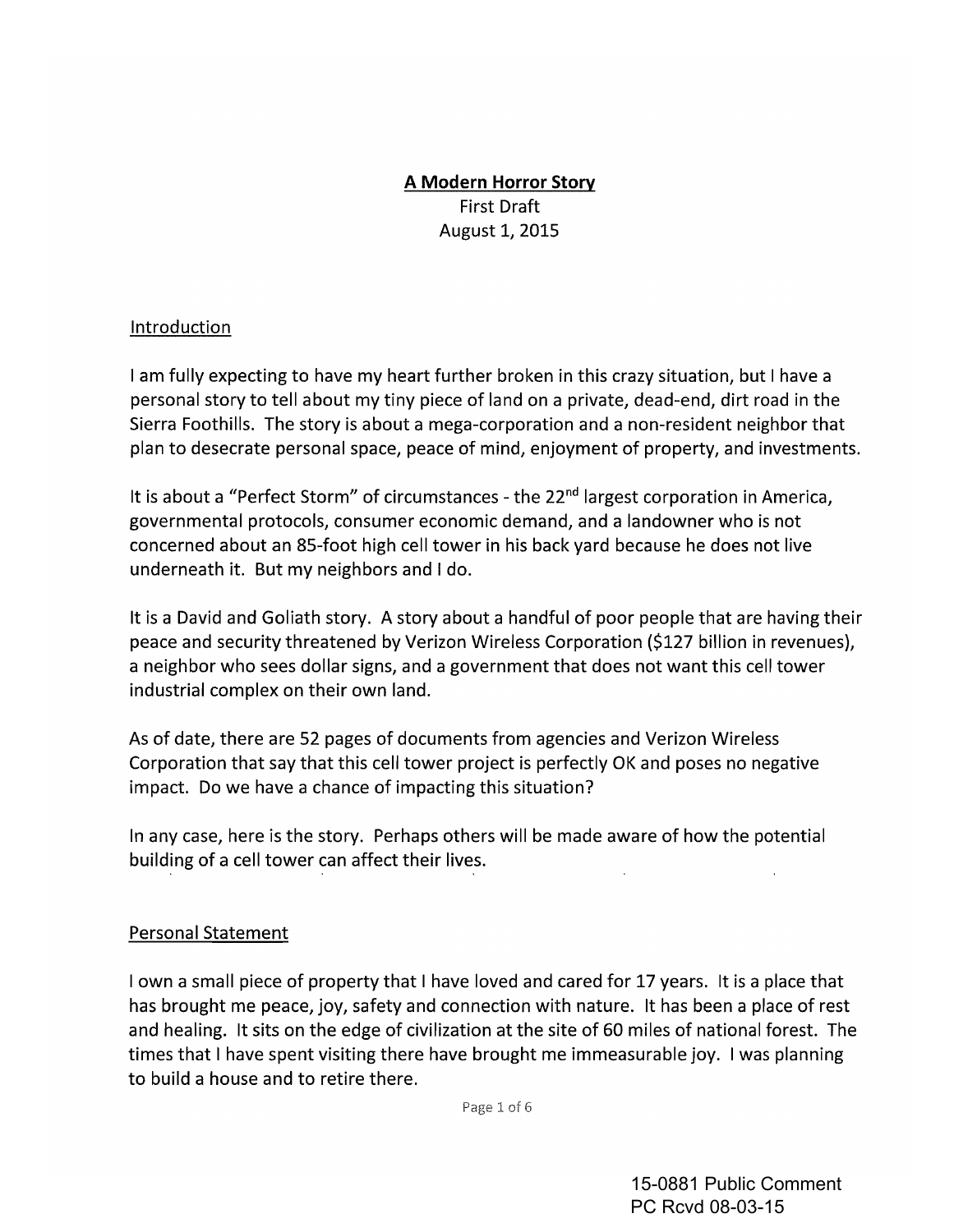I am a student of Native American culture and tradition, and I bought my property 17 years ago in the spirit of Earth Stewardship and Land Conservation. This small property was described as an Eagle's Nest by a friend, a property nestled into the top of a hill. I have reforested this little place that was burned in the Chile Bar Fire of 1979. I have planted at least 30 trees, some of which are 40 feet high now, and landscaped the area to resemble a park. It has been my pride and joy to watch this land grow and flourish.

I have put many hours of weekend sweat equity into this project and am a proud parent. I am fighting for this little piece of dirt that I promised to protect during my lifetime. This land has been a chief focus of mine for the last 17 years. It is a place where I followed my bliss and made the earth a better place ("....To leave the world a bit better, whether by a healthy child, a garden patch or a redeemed social condition.......that is to have succeeded," Success by Ralph Waldo Emerson.)

Out of all the places to put an 85-foot fake tree cell tower and mini-industrial, the forces to be want to put it in an Earth Steward's front yard! Life is full of ironies.........

#### Problem Overview

Verizon Wireless Corporation and a non-resident landowner propose to put up an 85-foot high cell tower with six antennae that is made to look like a tree. This is planned within line of sight of my front yard, and directly in front of a neighbor's front door. 85 feet tall is as tall as a 6 to 7-story building. In addition to this, a mini-industrial complex of a noisy generator and other equipment is set to be built on this 1,200 square foot space right next to the road. The property owner that does not live in the neighborhood has given them permission to do it. Verizon Wireless Corporation is paying \$1,500 a month to rent this space.

The planned building site sits at the top of One Eye Creek Road, a private dirt road where the residents cherish the simplicity of life at the edge of the EI Dorado National Forest, which consists of 786,994 gross acres. The people that inhabit the top of this hill live here in order to enjoy the naked and rugged beauty of the area. They are willing to put up with a dirt road, and they care about the peaceful environment and nature. They do not want this cell tower there. It threatens their peace and security.

The cell tower complex is proposed to be 150 feet from the front door of a home. The pictures that purport to make this cell tower look innocuous have not been taken to

Page 2 of 6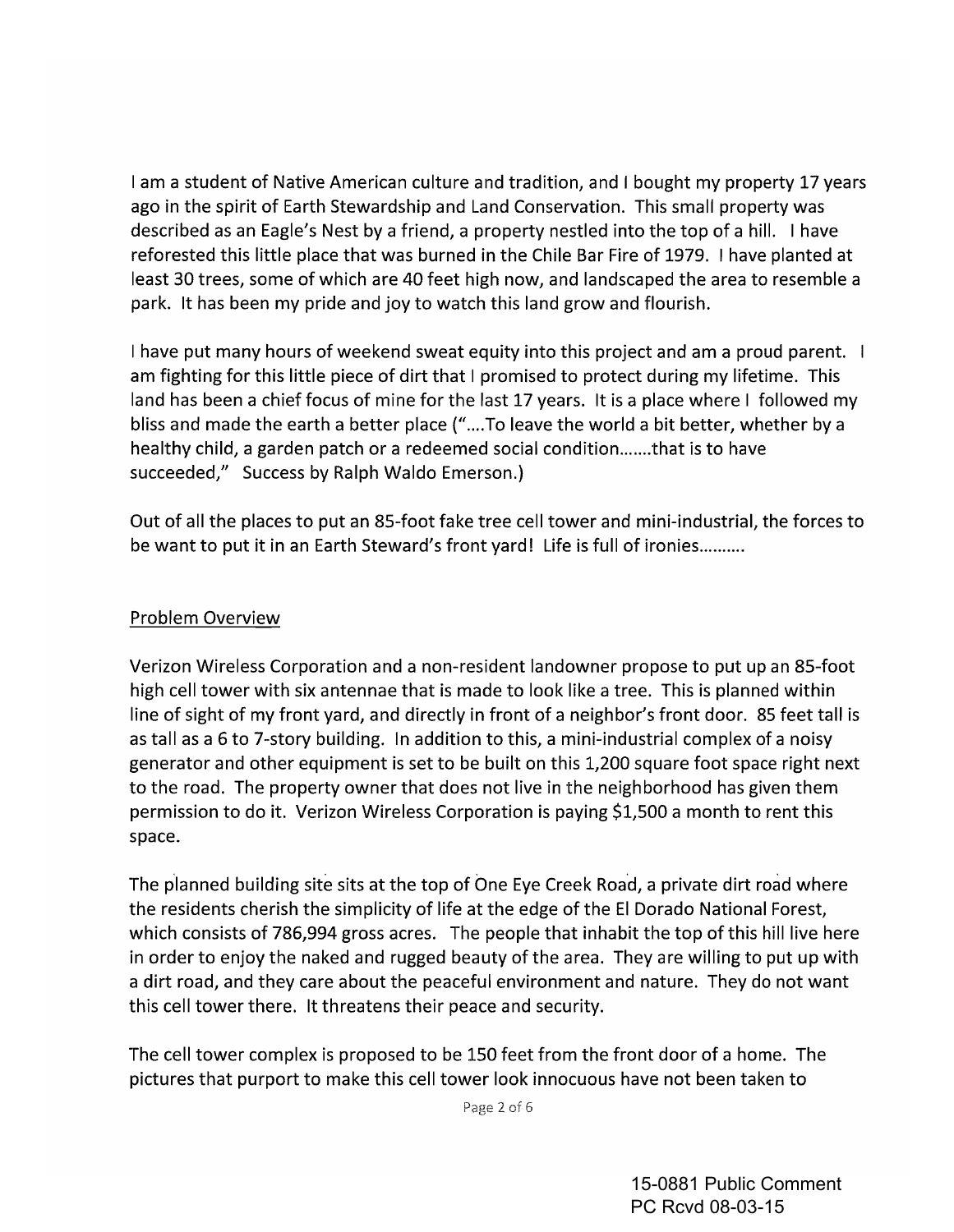include the view from this person's front door and driveway. Why? Because it looks awful and unnatural.

The cell tower is being proposed 300 feet from my front yard and would completely dominate the Northeastern view of my property.

The cell tower is proposed within 50 feet from the road, on a property that is 39.75 acres large. The neighbor has only leased a smidgeon of his property that is near the road.

Does anyone reading this want a cell tower 150 to 300 feet from their home?

Verizon Wireless Corporation wants to build its cell tower in the middle of a small residential neighborhood atop the hill, next to 786,994 acres of national forest. It appears that it is difficult to get permission from the EI Dorado National Forest to put a cell tower on their land. The county maintains that is perfectly OK in a residential neighborhood. Why? Residents that are directly affected by the proximity of the cell tower are adamantly against it.

The goal of the cell tower is to reach other towns in the area which sit across the canyon and to make sure that people in the National Forest have access to cellular phone coverage. That's all well and good. But why negatively impact a residential neighborhood and not put it where it will not negatively impact people's lives.

Verizon Wireless Corporation claims that it has done an alternative site search. This has consisted of targeting One Eye Creek Road Hill and then approaching all relevant property owners until they secured permission from a property owner who does not live in the neighborhood and wanted to earn some easy cash. This property owner has no personal stake in this community, as he does not live here. And it is his right to do exactly what he is doing. Moral conscience plays no part in business.

Verizon Wireless Corporation and our neighbor, though, are showing no regard whatsoever for community and peace of mind. This is heartbreaking and a slap in the face of people's values and their primary investments.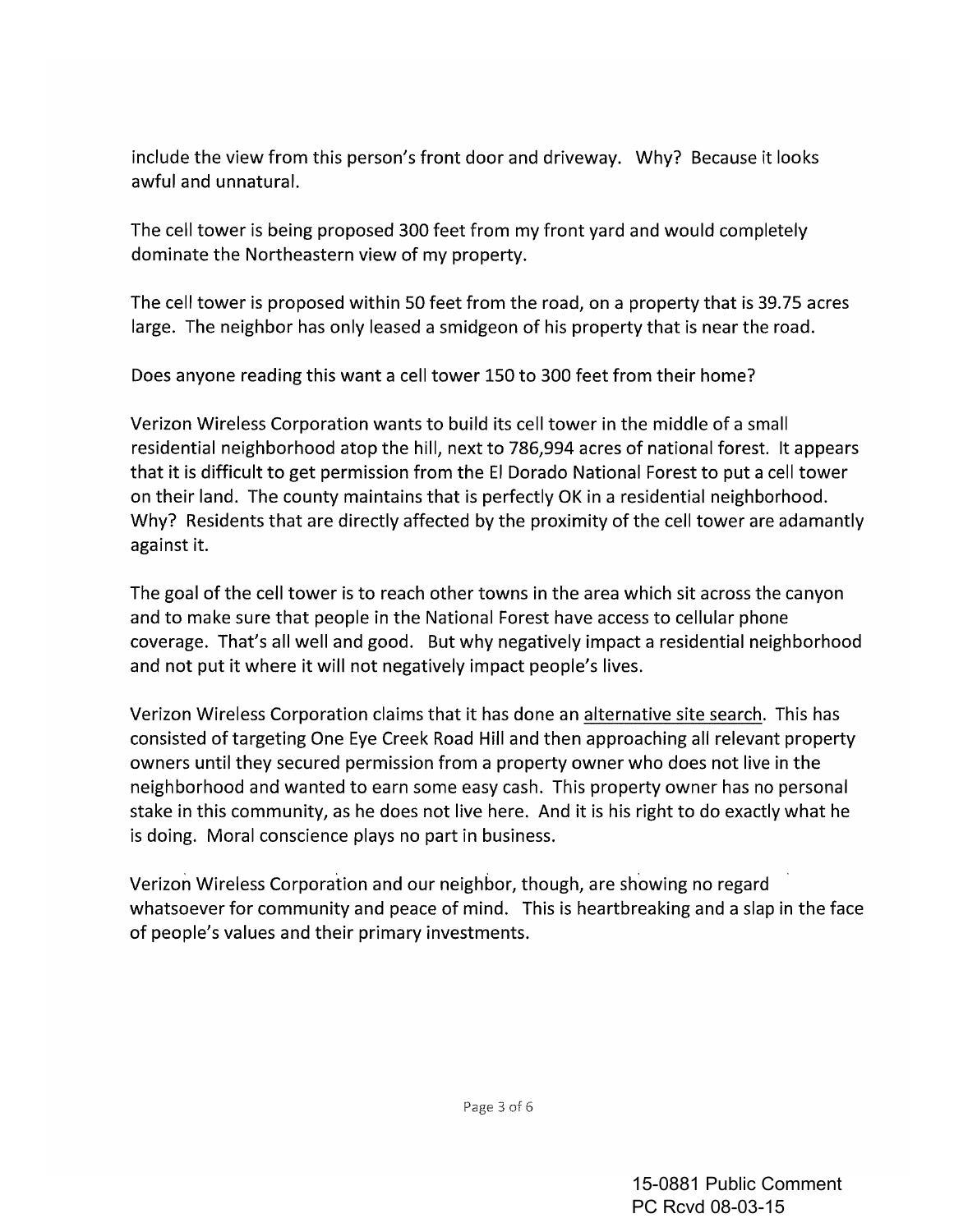#### **NEGATIVE INFLUENCES OF CELL TOWER**

These are the reasons that we do not want a cell tower in our front yards.

## **Aesthetics**

There are no 85 foot trees in the area because they all burned down in the Chile Bar Fire of 1979. This cell tower is an unseemly eyesore in an otherwise pristine vertical landscape. It would be easily identifiable by its height, the five foot high metal fence, noisy generators and other equipment within 50 feet of the road. The complex is not hidden, as the report says. As neighbors, we live, walk and drive in the area and would see it every day. The pictures in the Exhibits do NOT show what it looks like from the neighbor's front yard 150 feet away. From my front yard it is clearly visible, because it is different and taller than all other trees in the area.

## Environmental Impact

The 6 page environmental impact report talks about raptors and deer that might live and travel through this property and the safeguards made for them. But we humans cannot avoid this 85-foot fake tree and industrial complex. My neighbor and I personally see it from our front yards. The inhabitants of the upper hill neighborhood must drive or walk by it every day, because the road is dead-end and there is no choice to go the other way.

#### **Health**

Because of the FCC Telecommunications Act of 1996, health and safety effects cannot be used in the case of challenging a cell tower application. Sowe cannot talk about this, but search the Internet and there are many studies about the deleterious effects of cell towers. One such report is a meta-analysis of individual studies by the Valhalla Wilderness Society of Canada

In a review of 14 studies collected from the WHO database and put together by Drs. Michael Kundi and Hans-Peter Huttera, 10 out of the 14 presently existent peer-reviewed studies analyzed found significant increases in III health effects from cell tower exposures. (Kundi, 2008 at the London EMF International Conference). Populations close to cellular antennas show an increase in the effects of health problems in those closest to the antennas with the risk factors dropping off as distance and RFR levels decrease. Symptoms range from sleep disturbances and headaches to breast and brain cancers.

But scratch this evidence, as these studies are not considered valid in the United States.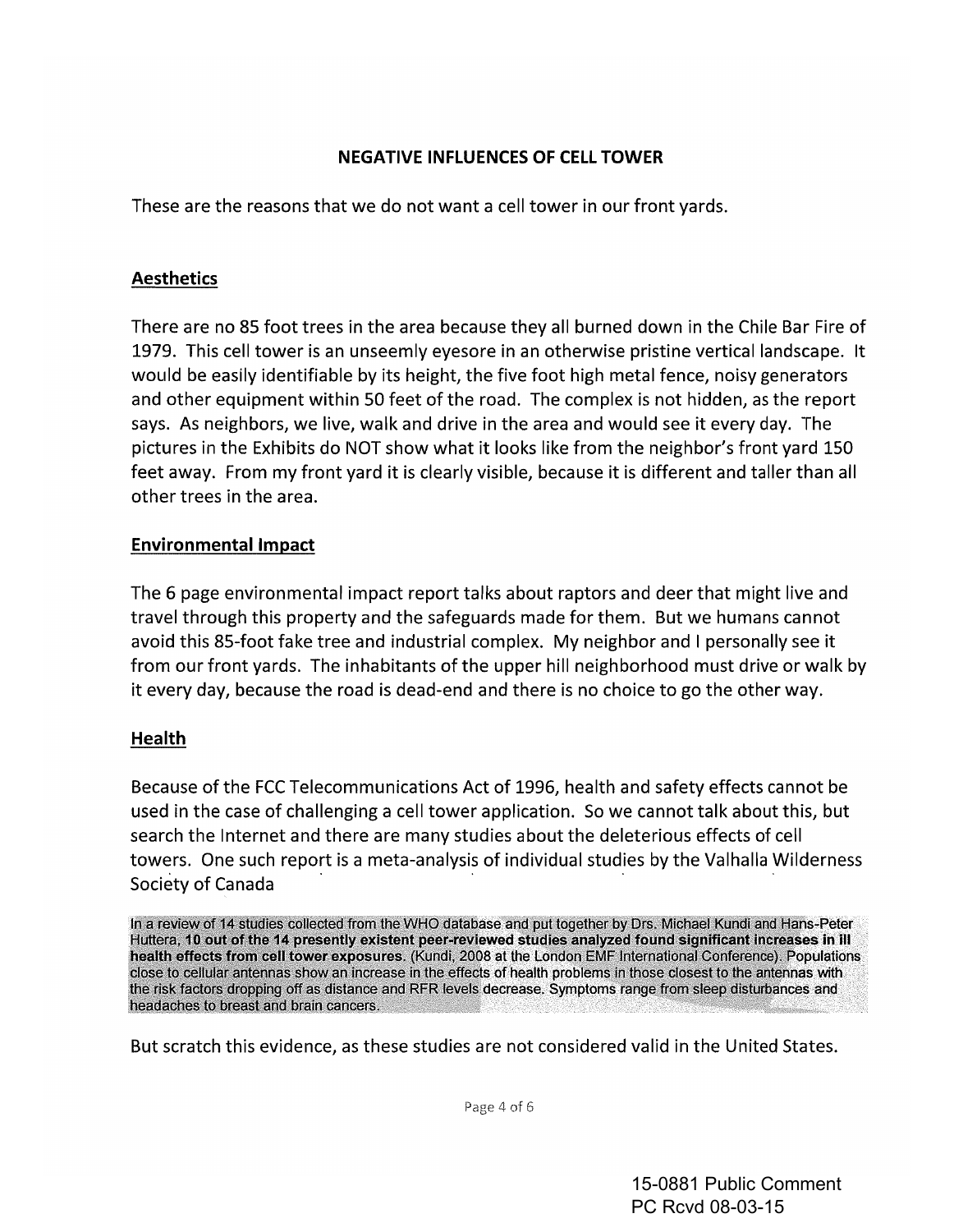## Location

This cell tower complex directly affects a residential neighborhood. It is directly in front of the home of a retired person by 150 feet. It is 300 feet from my front yard. It is on a private road in a residential neighborhood.

#### Peace of Mind and Enjoyment

These actions threaten the peace of mind and enjoyment of the inhabitants of this residential neighborhood, especially the ones that have to see it and go by it every day on the way to work, the mailbox, or a walk in the forest.

#### Property Values

Property values go down. We lose return on our investments. There are few people that want to live underneath a cell tower. Real Estate agents demand to know when a cell tower is near a property. That is because it lowers property values.

#### Senior Citizen Impact

A large majority of the people directly affected by this cell tower are senior citizens who are living out the last years of their lives on this quiet hill. The proposed building of this cell tower is causing immense distress to these residents and impacts their health and wellbeing.

#### Personal Result/Forced to Sell Property

The personal upshot of this is that since I will not retire underneath a cell tower and miniindustrial complex, this proposed unfortunate business maneuver forces me to sell my property and find another piece of land on which to retire. Forat least 5,000 years of human civilization, a property on top of a hill was a place of safety. That is not the case in the last 20 years, hence the name, "A Modern Horror Story."

I am an aging worker and this land is my security. In line with my values and the proposed plans, I am forced to sell at loss. I lose my primary investment, my security, and peace of mind.